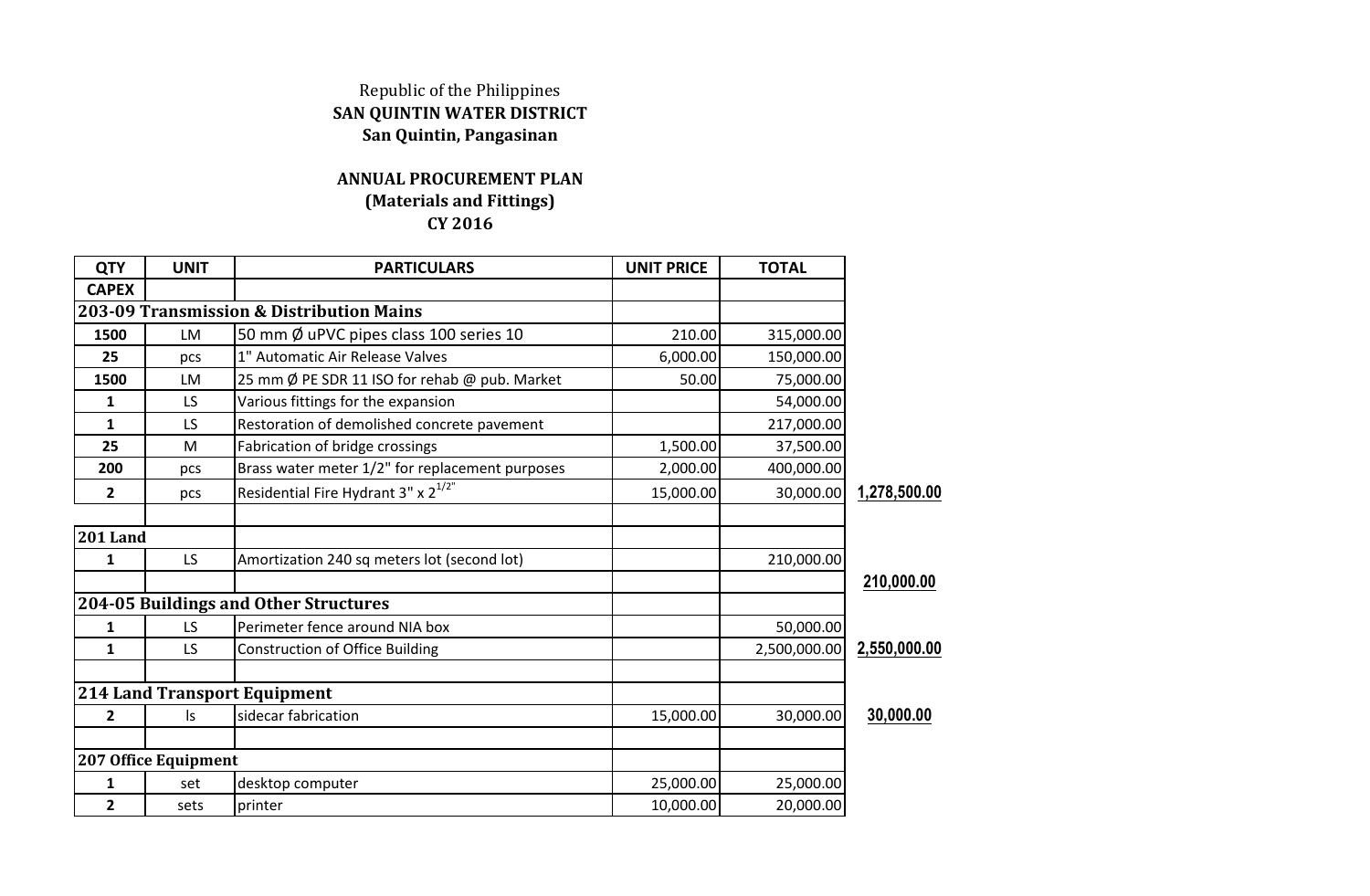|  | ∗ہ ۔<br><b>SCL</b> | .<br><b>Windows</b><br>-<br>، (licensed)<br>ັ | .000.001<br>$\sim$<br>. U . | ا000.00.00 ت | .000.00<br>--<br>0.00<br>-- |
|--|--------------------|-----------------------------------------------|-----------------------------|--------------|-----------------------------|
|--|--------------------|-----------------------------------------------|-----------------------------|--------------|-----------------------------|

|                                          |                       | 225-05 Communications Equipment           |            |            |            |
|------------------------------------------|-----------------------|-------------------------------------------|------------|------------|------------|
| 4                                        | sets                  | <b>Communication Equipments</b>           | 10,000.00  | 40,000.00  | 40,000.00  |
|                                          |                       |                                           |            |            |            |
|                                          | 261 Intangible Assets |                                           |            |            |            |
|                                          | ls                    | Computerization                           | 180,000.00 | 180,000.00 |            |
|                                          | ls.                   | web hosting, development and registration | 5,000.00   | 5,000.00   |            |
|                                          | ls                    | web development                           | 25,000.00  | 25,000.00  | 210,000.00 |
|                                          |                       |                                           |            |            |            |
| 225-07 Tools, Shops and Garage Equipment |                       |                                           |            |            |            |
|                                          | set                   | cut off                                   | 15,000.00  | 15,000.00  |            |
|                                          | set                   | 5000 watts Power Generator                | 15,000.00  | 15,000.00  |            |
|                                          | set                   | concrete breaker                          | 50,000.00  | 50,000.00  | 80,000.00  |

|  |  |  | TOTAL CADEV<br>ĽЛ<br>. . |  | $\mathbf{a}$ | 453 500 00 |
|--|--|--|--------------------------|--|--------------|------------|
|--|--|--|--------------------------|--|--------------|------------|

## **Maintenance for Tools, Shops and Garage Equipment**

| Pipe threader (1/2" and 3/4")<br>12,500.00<br>$\overline{2}$<br>sets<br>6<br>open/close wrench<br>300.00<br>DCS<br>12<br>socket wrench<br>400.00<br>DCS<br>heavy duty ratchet handle<br>1,200.00<br>$\overline{2}$<br>DCS<br>bench yoke vise<br>5,000.00<br>$\overline{2}$<br>DCS<br>$\overline{2}$<br>300.00<br>lhacksaw<br>DCS<br><b>rolls</b><br>300.00<br>10 <sub>1</sub><br>caution tape 3x50 meters<br>600.00<br>$\overline{a}$<br>shovel<br>pcs | 55,000.00 |
|--------------------------------------------------------------------------------------------------------------------------------------------------------------------------------------------------------------------------------------------------------------------------------------------------------------------------------------------------------------------------------------------------------------------------------------------------------|-----------|
|                                                                                                                                                                                                                                                                                                                                                                                                                                                        | 2,400.00  |
|                                                                                                                                                                                                                                                                                                                                                                                                                                                        | 3,000.00  |
|                                                                                                                                                                                                                                                                                                                                                                                                                                                        | 600.00    |
|                                                                                                                                                                                                                                                                                                                                                                                                                                                        | 10,000.00 |
|                                                                                                                                                                                                                                                                                                                                                                                                                                                        | 2,400.00  |
|                                                                                                                                                                                                                                                                                                                                                                                                                                                        | 4,800.00  |
|                                                                                                                                                                                                                                                                                                                                                                                                                                                        | 1,800.00  |
|                                                                                                                                                                                                                                                                                                                                                                                                                                                        | 25,000.00 |
| pipe wrench 14"<br>2,500.00<br>2 <sup>1</sup><br>DCS                                                                                                                                                                                                                                                                                                                                                                                                   | 5,000.00  |

**Maintenance for Power Operated Equipment**

|    |                                                      | <b>TOTAL</b> | 22,000.00 |
|----|------------------------------------------------------|--------------|-----------|
| рc | Concerete breaker tip for Hitachi(demolition Hammer) | 2.000.00     | 4.000.00  |
| DC | <b>Idiamond cutter blade</b>                         | 6.000.00     | 18,000,00 |

*APP 2016 Page 1/2*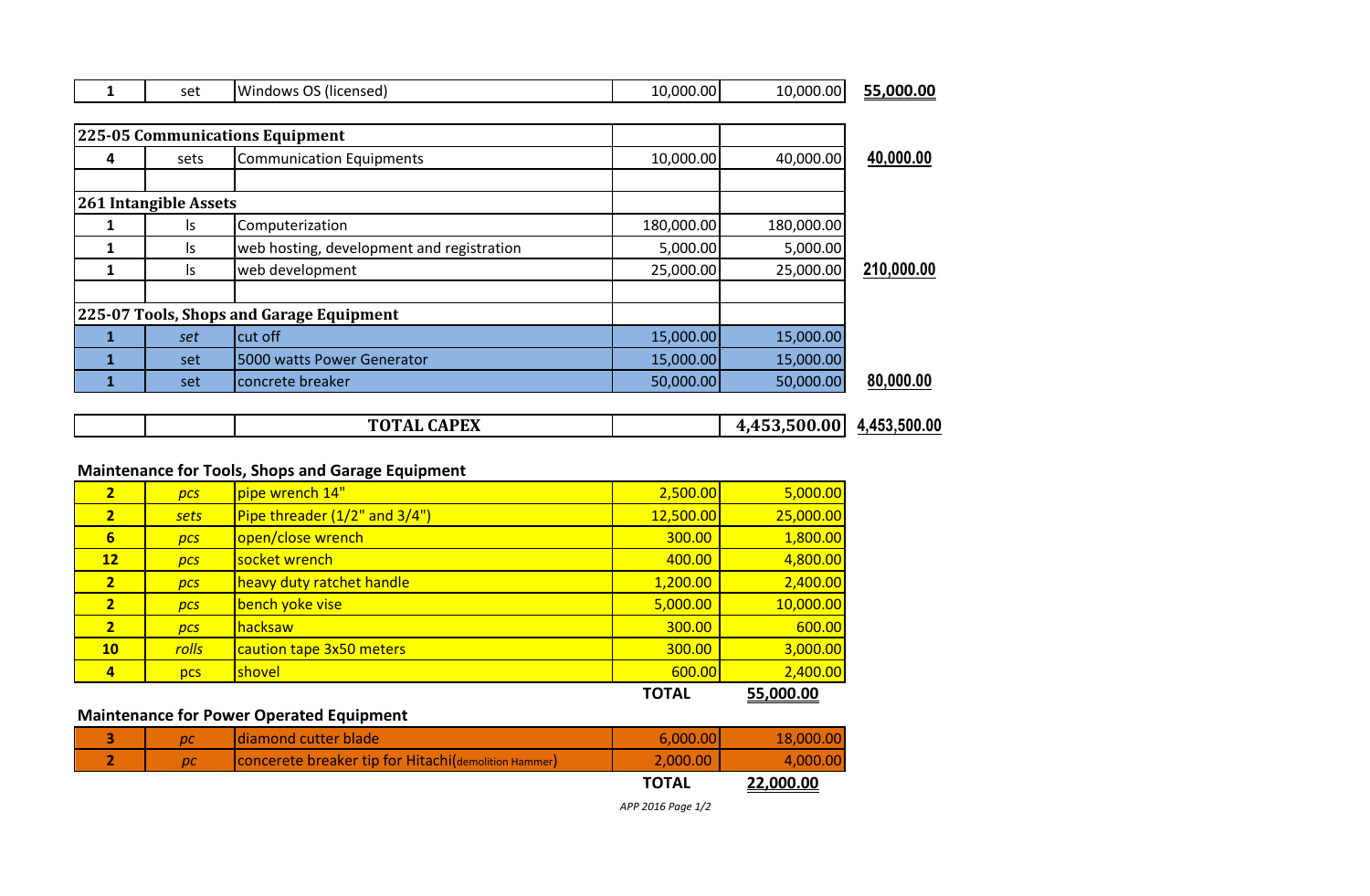|              |       | <b>SERVICE CONNECTION MATERIALS</b>       |           |              |
|--------------|-------|-------------------------------------------|-----------|--------------|
| 330          | pcs   | 1/2" Brass Water Meter ISO                | 1,100.00  | 363,000.00   |
| 360          | pcs   | 1/2" Brass St. Coupling Adapter ISO       | 150.00    | 54,000.00    |
| 300          | pcs   | 3/4" x 1/2" GI Elbow Reducer              | 55.00     | 16,500.00    |
| 370          | pcs   | 1/2" Brass Ball Valve with lockwing       | 205.00    | 75,850.00    |
| 25           | rolls | 1/2" PE Tubing SDR 9 ISO x 300 meters     | 10,000.00 | 250,000.00   |
| $\mathbf{1}$ | rolls | 3/4" PE Tubing SDR 9 ISO x 100 meters     | 6,000.00  | 6,000.00     |
| 200          | pcs   | Saddle Clamp 2" x 1/2"                    | 215.00    | 43,000.00    |
| 150          | pcs   | Saddle Clamp 3" x 1/2"                    | 309.00    | 46,350.00    |
| 80           | pcs   | Saddle Clamp 4" x 1/2"                    | 365.00    | 29,200.00    |
| 50           | pcs   | Saddle Clamp 6" x 1/2"                    | 475.00    | 23,750.00    |
| 10           | pcs   | Saddle Clamp 2" x 3/4"                    | 245.00    | 2,450.00     |
| 10           | pcs   | Saddle Clamp 3" x 3/4"                    | 350.00    | 3,500.00     |
| 10           | pcs   | Saddle Clamp 4" x 3/4"                    | 410.00    | 4,100.00     |
| 10           | pcs   | Saddle Clamp 6" x 3/4"                    | 530.00    | 5,300.00     |
| 900          | pcs   | 1/2" GI Elbow                             | 35.00     | 31,500.00    |
| 700          | pcs   | Teflon (PTFE) Tape                        | 25.00     | 17,500.00    |
| 80           | pcs   | 1/2" GI Pipe S-40 standard                | 415.00    | 33,200.00    |
| 50           | pcs   | 1/2" GI Coupling                          | 25.00     | 1,250.00     |
| 380          | pcs   | 1/2" PE Male Adapter ISO                  | 55.00     | 20,900.00    |
| 100          | pcs   | 1" PE Male Adapter ISO                    | 85.00     | 8,500.00     |
| 6            | pcs   | Gibault 6"                                | 2,750.00  | 16,500.00    |
| 10           | pcs   | Gibault 3"                                | 1,050.00  | 10,500.00    |
| 10           | pcs   | Gibault 2"                                | 650.00    | 6,500.00     |
| 6            | pcs   | Gibault 4"                                | 1,550.00  | 9,300.00     |
| 300          | pcs   | Padlock                                   | 200.00    | 60,000.00    |
| 300          | pcs   | <b>Water Meter Box</b>                    | 300.00    | 90,000.00    |
|              |       | <b>TOTAL Service Connection Materials</b> |           | 1,228,650.00 |
|              |       |                                           |           |              |